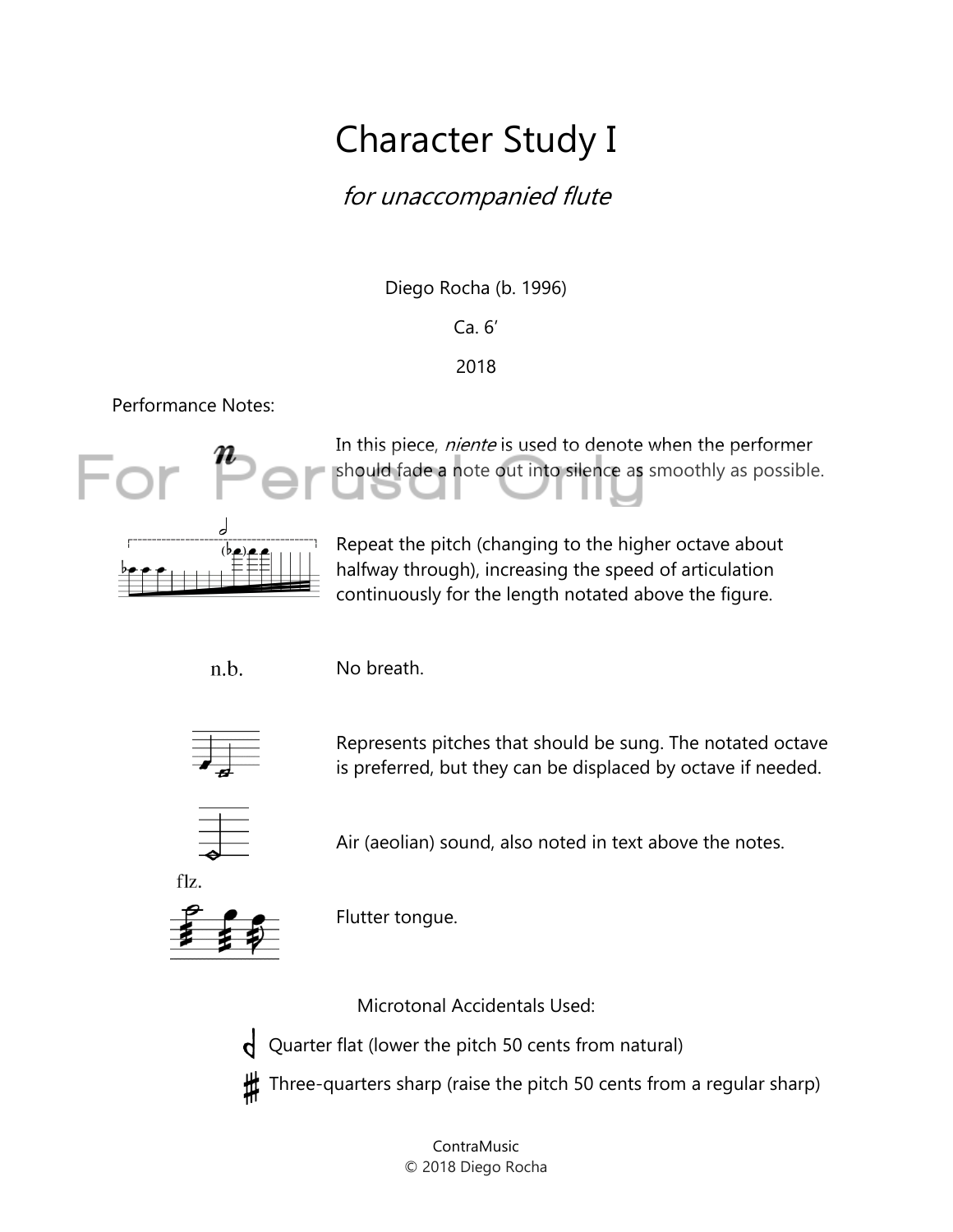#### For Perusal Only

# Character Study I

for unaccompanied flute<br>Diego Rocha

Diego Rocha







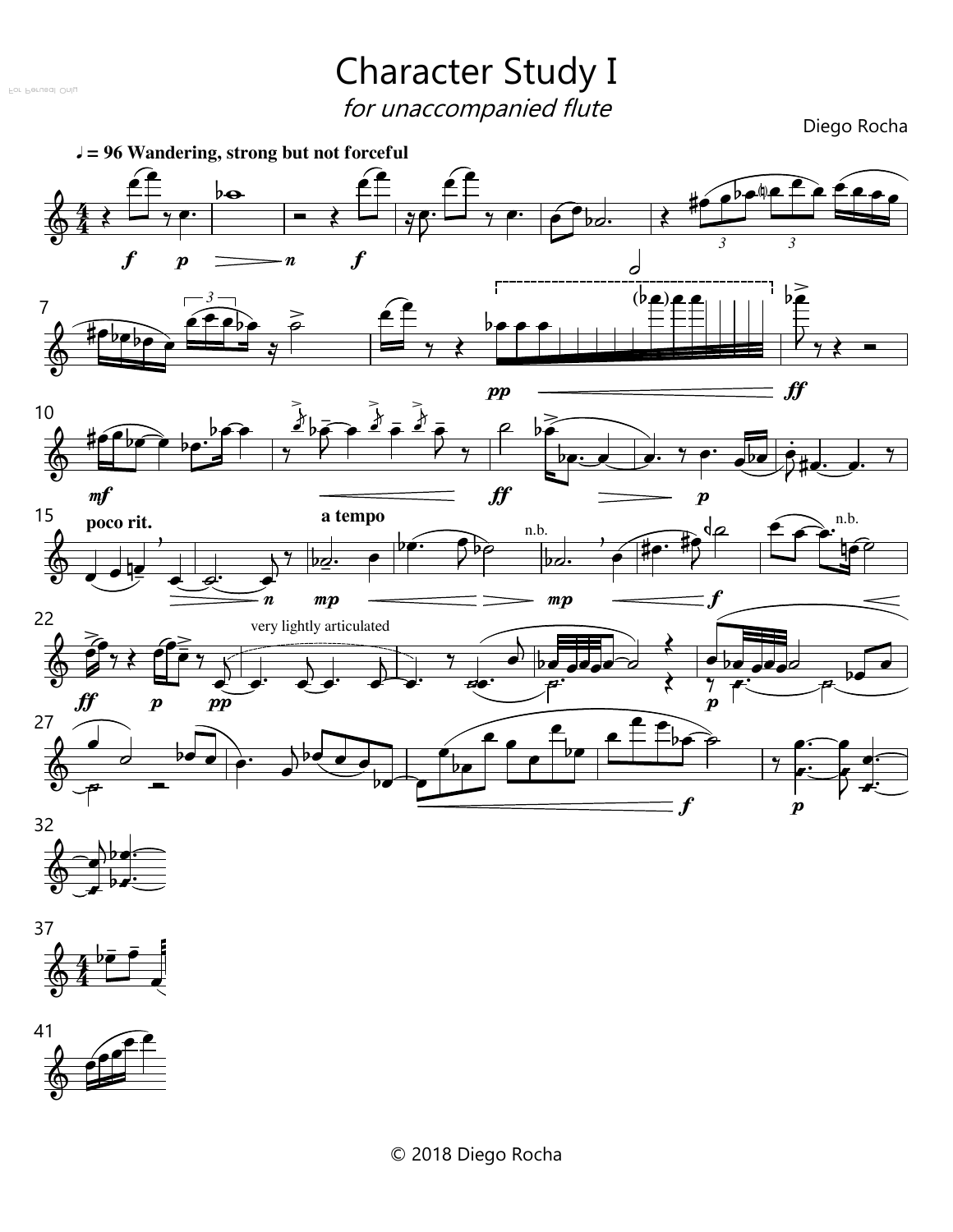

2